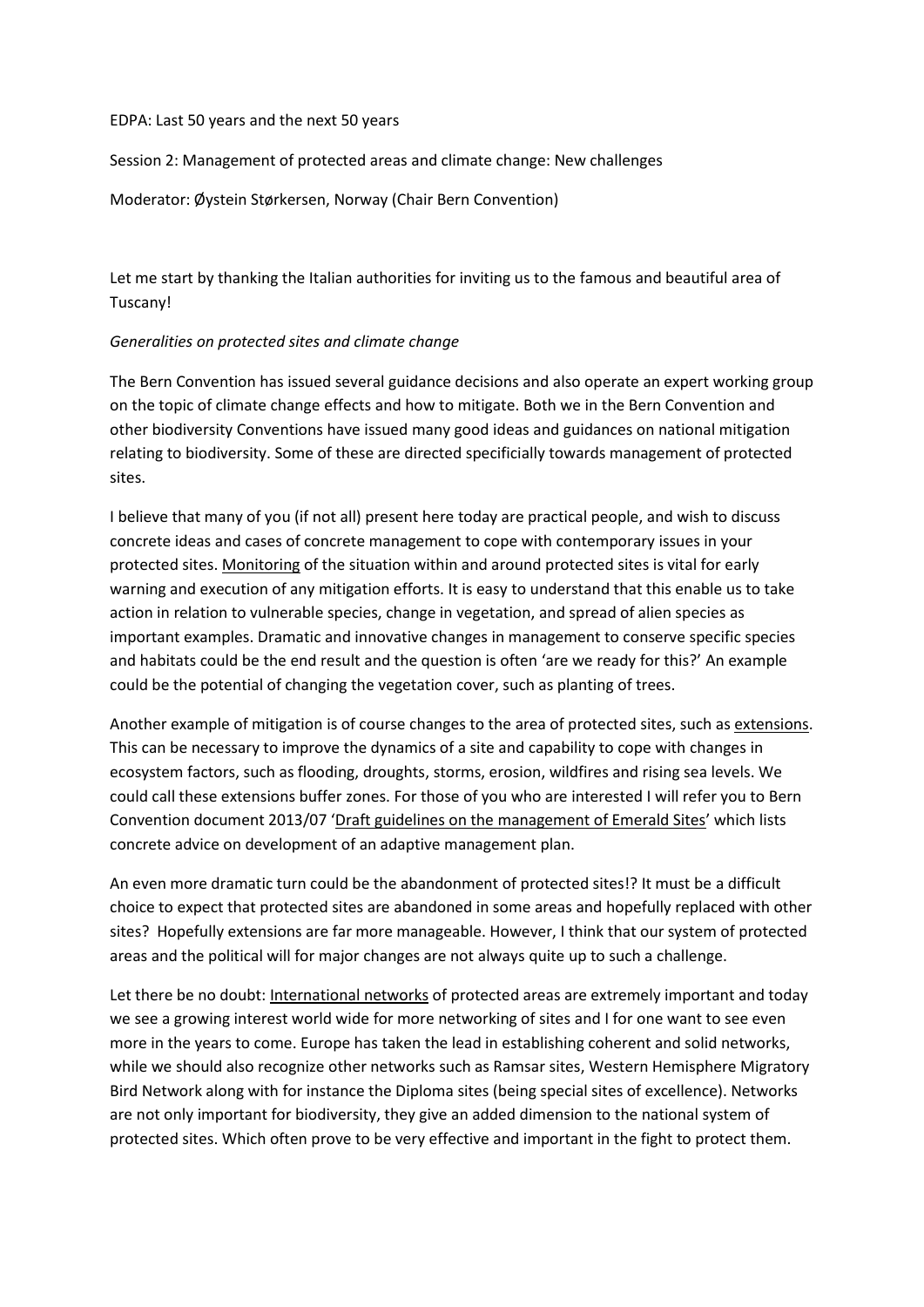Protected areas are not always protected forever in the sense that they will be left unspoilt or secure from the ravages of human impacts. In fact the work to protect them really starts in earnest the day they are protected, while their status as international sites or sites of excellence does strengthen their protection regime and how most people regard them.

## *Driving forces and threats*

No doubt important underlying or driving threats against our environment and protected sites stems from the effects of increasing globalization and the technological efficiency of man. Humans seem to have no boundary and left uncontrolled, we have ended up in a situation where we today face unprecedented reductions and threats to biodiversity through unsustainable use. Broadly speaking we have politicians and regulatory frameworks incapable of taking appropriate actions that will work on long term basis. Still there is hope, as I believe that nature conservation in the broadest sense of the meaning, is equivalent to ensuring sustainable lives for ourselves and future generations. Surely this must be good news for us all? Therefore it is disappointing that we increasingly see how raw capitalism and greed is the basis for management of our common environment. UNEP has recognized that this is causing more and more problems with maintaining ecosystem services and biodiversity, nor does it exactly help the 140 or so poor nations of the world. I am not saying that sustainability mean cessation of any use of the environment, but in plain words we must give the environment the same standing as money to be able to manage the natural world wisely and sustainably and to the benefit of humans. But what has this to do with protected sites?

Protected sites are only protected as long as the politicians want them to be. As soon as they become interesting for other uses, the same politicians can alter their status and claim them for development. The public might find this shocking news?, as even protected areas cannot claim to be 100% protected, as they are always under the political will. According to UNEP all of us need to change our views. In other words if we want to destroy natural areas, the biodiversity must have the same right to exist as money. Money should not be the only value that we grant rights and often at the cost of our environment. Therefore if we choose to give a concession to destroy areas, it must be accompanied with obligations to both map biodiversity and to restore it after the development. Protected sites must have the right to exist too and to be secure for future generations, in other words they must be no-go-areas for capitalists looking for opportunities. I suggest that you think about this and also recognize the important task you can play. I see hope in the fact that the civil society, including you and me and NGO's can play a crucial role. Because we are the only ones that can let the politicians and others in our society know that we need to change the way we look at our commons, protected sites and consequently the future we want.

## *Will technology save us?*

When diploma sites come under threat of climate change, be it warmer climate, flooding, rising sea temperature or sea levels, loss of biomes – some of these threats can be used as excuses to destroy even more of the environment. These threats are more dikes, more seawalls, more water dams, more power lines, more wind turbines and more technological innovations. These are likely to be the short term solutions from a society believing that technological innovations will save us all. Typically these solutions does not take onboard the cost of sacrificing more biodiversity or ecosystem services, as these resources are not given either equal rights or value as money or jobs. In other words,